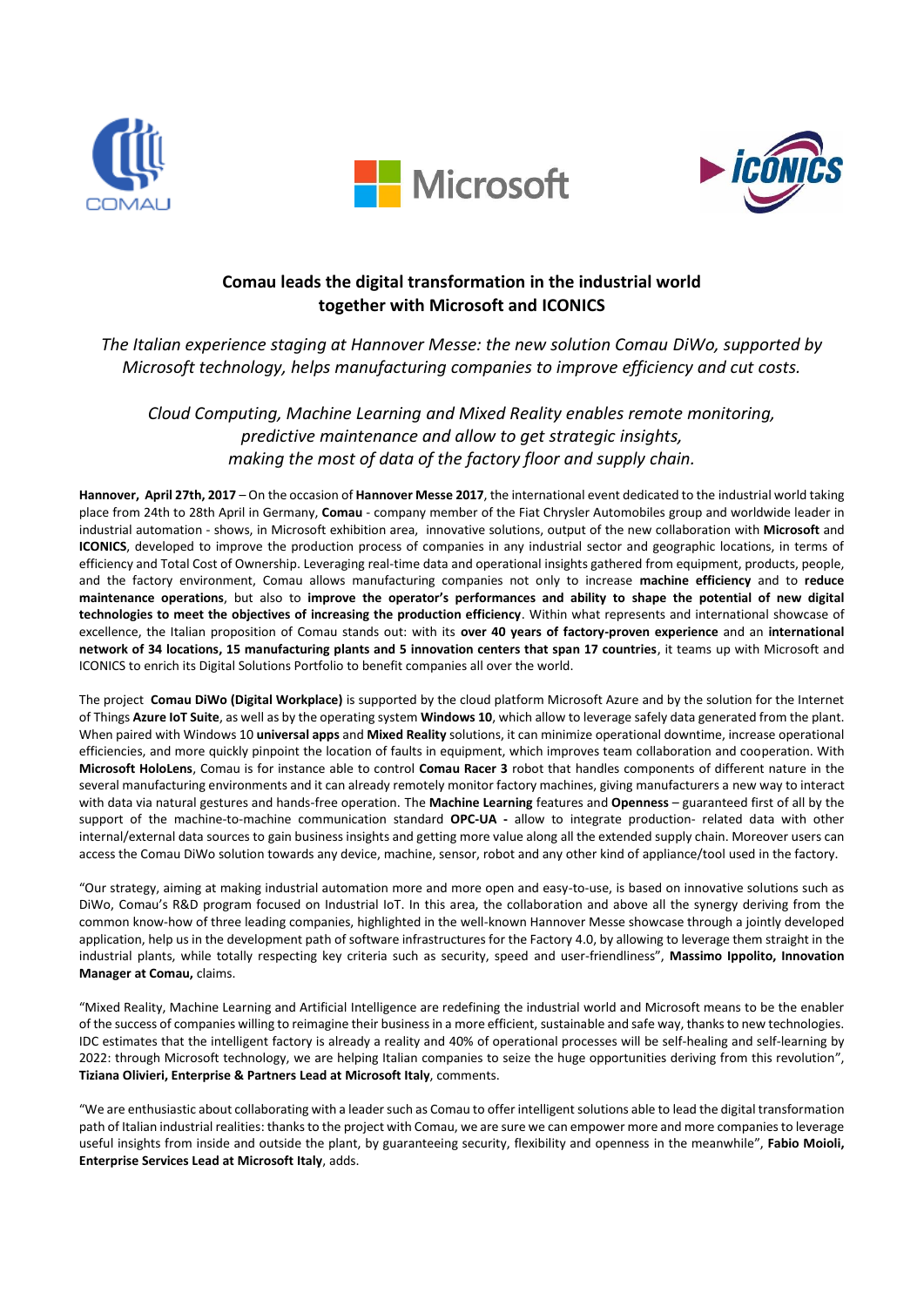"ICONICS is proud to partner with Comau and Microsoft on this exciting use case for connected operations using Microsoft HoloLens and Azure IoT technology," says **Russ Agrusa, President and CEO of ICONICS**. "With ICONICS' Holographic Machine Interface, users can now quickly view needed real-time and predictive maintenance information through intuitive, hands-free operation and natural gestures. These mixed reality abilities expand our solutions, enabling ICONICS to make the invisible visible for customers and partners worldwide."

### **EXHIBITION DEMOS**

- At Hannover Messe, Comau demoes a solution focused on business intelligence, remote controlling and operation monitoring, as well as on customer services integration. Leveraging different scenarios where a robot will have anomalies, the demo shows how, thanks to Microsoft platforms Azure IoT Suite and Dynamics 365, the solution is able to elaborate data, create an immediate alert and identify the corrective actions needed as well as competences required to fix it, closing the flow by scheduling a call to the right resource. This flow simplifies anomalies detection and increases on site repair effectiveness. In addition to that, leveraging Microsoft Power BI analysis capabilities you can get any insight you need from the different kind of real time dashboarding for different roles, with the details and on the device you prefer.
- At the trade show within Microsoft exhibition area Comau also shows how every customer can get, through the portal, a Knowledge Base Diagnosis, and open a chat with a back office agent who will remote control the machine to fix anomaly.
- At the booth, Comau demonstratesin the end the ability to control a Comau Racer 3 robot using ICONICS Holographic Machine Interface technology to make the invisible visible: Comau's technicians are also using the mixed reality of Microsoft HoloLens to remotely monitor factory machines, giving manufacturers a new way to interact with data on the factory floor via natural gestures and hands-free operation. Workers will now be able to interact with 2D and 3D holograms superimposed over their real-world production environment for enhanced insight into their operations. This enables use cases around remote monitoring, asset management and predictive maintenance.

#### **Comau**

Comau, a member of the FCA Group, is a worldwide leader in delivering advanced industrial automation solutions that integrate products, technologies and services to help companies of all sizes increase plant efficiency while lowering operating costs and optimizing returns. Headquartered in Turin, Italy, Comau has over 40 years of factory-proven experience, and an international network of 34 locations, 15 manufacturing plants and 5 innovation centers that span 17 countries and employ more than 9,000 people. With a strong focus on innovation, Comau is committed to developing competency through the formation of individuals and groups as part of its open automation approach. Comau is driving the future of production automation by engineering lean and sustainable solutions and products. Its modular, flexible and highly-configurable products can be tailored to meet the needs of each individual customer. Through the continuous development of products and services, Comau is able to lead the automation industry in every phase of a project - from design, implementation and installation, to production start-up and maintenance services. Its comprehensive offering includes manufacturing and assembly solutions, powertrain machining, robotics and asset maintenance services for a wide range of industrial sectors.

[www.comau.com](http://www.comau.com/)

Ufficio Stampa: Headquarter

Giuseppe Costabile Public & Media Relations Manager [giuseppe.costabile@comau.com](mailto:giuseppe.costabile@comau.com) Tel. +39 011 0049670 Tel. +39 338 7130885

Ufficio Stampa: Burson-Marsteller

Alessandra Boscolo [alessandra.boscolo@bm.com](mailto:alessandra.boscolo@bm.com) Tel. +39 02 72143504 Tel. +39 346 6287691

Daniele Zibetti [daniele.zibetti@bm.com](mailto:daniele.zibetti@bm.com) Tel. +39 02 72143565 Tel. +39 344 2061802

#### **ICONICS**

With over 350,000 installations in over 80 countries worldwide, ICONICS software is recommended for automating, monitoring and optimizing a customer's most critical assets and has been selected by over 70 percent of Fortune 500 companies. ICONICS is a recent Microsoft CityNext and Sustainability Partner of the Year, continuing its decades-long working relationship as a managed Microsoft ISV partner.

ICONICS Italy Roberto Penso Managing Director *e-mail [roberto@iconics.com](mailto:roberto@iconics.com)*

ICONICS, Inc. Melissa Topp Senior Director of Global Marketing *e-mail [melissa@iconics.com](mailto:melissa@iconics.com)*